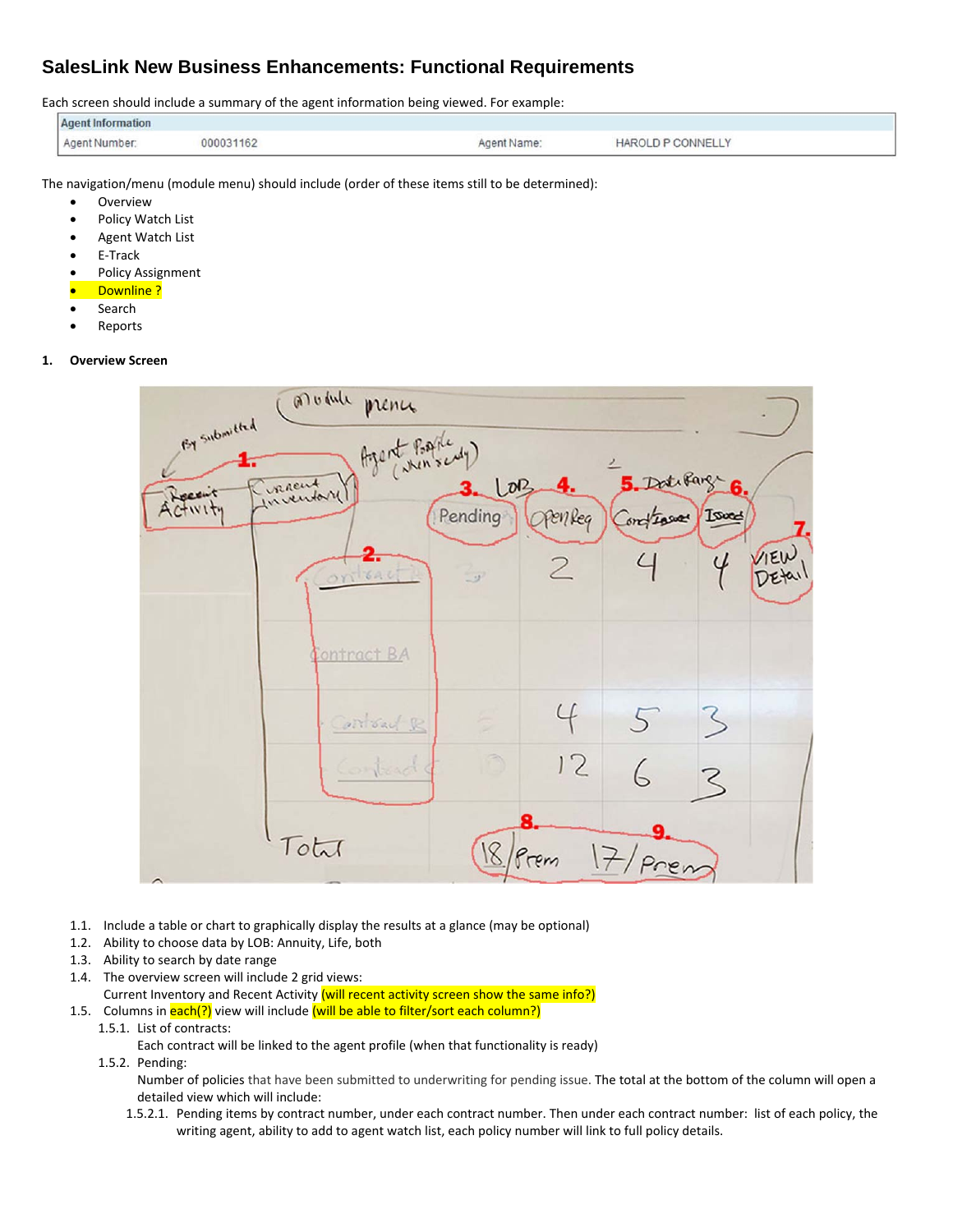## 1.5.3. Open Requirements:

Number of policies submitted that have outstanding requirements. The total at the bottom of the column will open a detailed view which will include:

1.5.3.1. Items with open requirements by contract number. Then under each contract number: list of each policy , the writing agent, ability to add to agent watch list, each policy number will link to full policy details.

## 1.5.4. Conditionally Issued:

- No. of policies that have been reviewed/approved but have at least 1 missing requirement. Will this link to additional info?
- 1.5.5. Issued:
	- Number of policies that have been completed and issued. Will this link to additional info?
- 1.5.6. View Detail (see 1.6 for details)

## 1.6. **View Detail:**

This is the view that opens from the "View Detail" link in the last column of the Overview grid (item #7) to view detail of each contract.



The following additional views will be available.

- 1.6.1.1. Open Requirements view: this will be the default view and will include the following information:
	- 1.6.1.1.1. Policy number
		- 1.6.1.1.1.1. Policy number will open to a sub‐view to reveal policies by contract
			- 1.6.1.1.1.1.1. The following information will be included in each policy listing
	- 1.6.1.1.2. Insured name
	- 1.6.1.1.3. Status
	- 1.6.1.1.4. Open Requirements Description
	- 1.6.1.1.5. Order Date
	- 1.6.1.1.6. Received Date
	- 1.6.1.1.7. Writing Agent Name
	- 1.6.1.1.8. Writing Agent Number
- 1.6.1.2. Status view
	- 1.6.1.2.1. Pending Policies. Each policy listed will include the following information:
		- 1.6.1.2.1.1. Insured name
		- 1.6.1.2.1.2. Writing agent name
		- 1.6.1.2.1.3. Writing agent number
		- 1.6.1.2.1.4. Product name
	- 1.6.1.2.2. Conditionally Issued policies. Each policy listed will include the following information:
		- 1.6.1.2.2.1. Insured name
		- 1.6.1.2.2.2. Writing agent name
		- 1.6.1.2.2.3. Writing agent number
		- 1.6.1.2.2.4. Product name
	- 1.6.1.2.3. Issued Policies. Each policy listed will include the following information:
		- 1.6.1.2.3.1. Insured name
		- 1.6.1.2.3.2. Writing agent name
		- 1.6.1.2.3.3. Writing agent number
		- 1.6.1.2.3.4. Product name
- 1.6.1.3. Direct Downline view will list writing agents in the downline and include the following information:
	- 1.6.1.3.1. Name of each writing agent in the downline
	- 1.6.1.3.2. Agent number of each agent in the downline
	- 1.6.1.3.3. The total number of premiums submitted by each writing agent (i.e. 10/Premiums)
	- 1.6.1.3.4. List of that agent's policies
	- 1.6.1.3.5. Each policy listed will include policy number, status, open requirements, face amount, plan type (per current SalesLink) 1.6.1.3.5.1. Each policy number will link to additional information: the policy detail view (item 1.4.1.5)